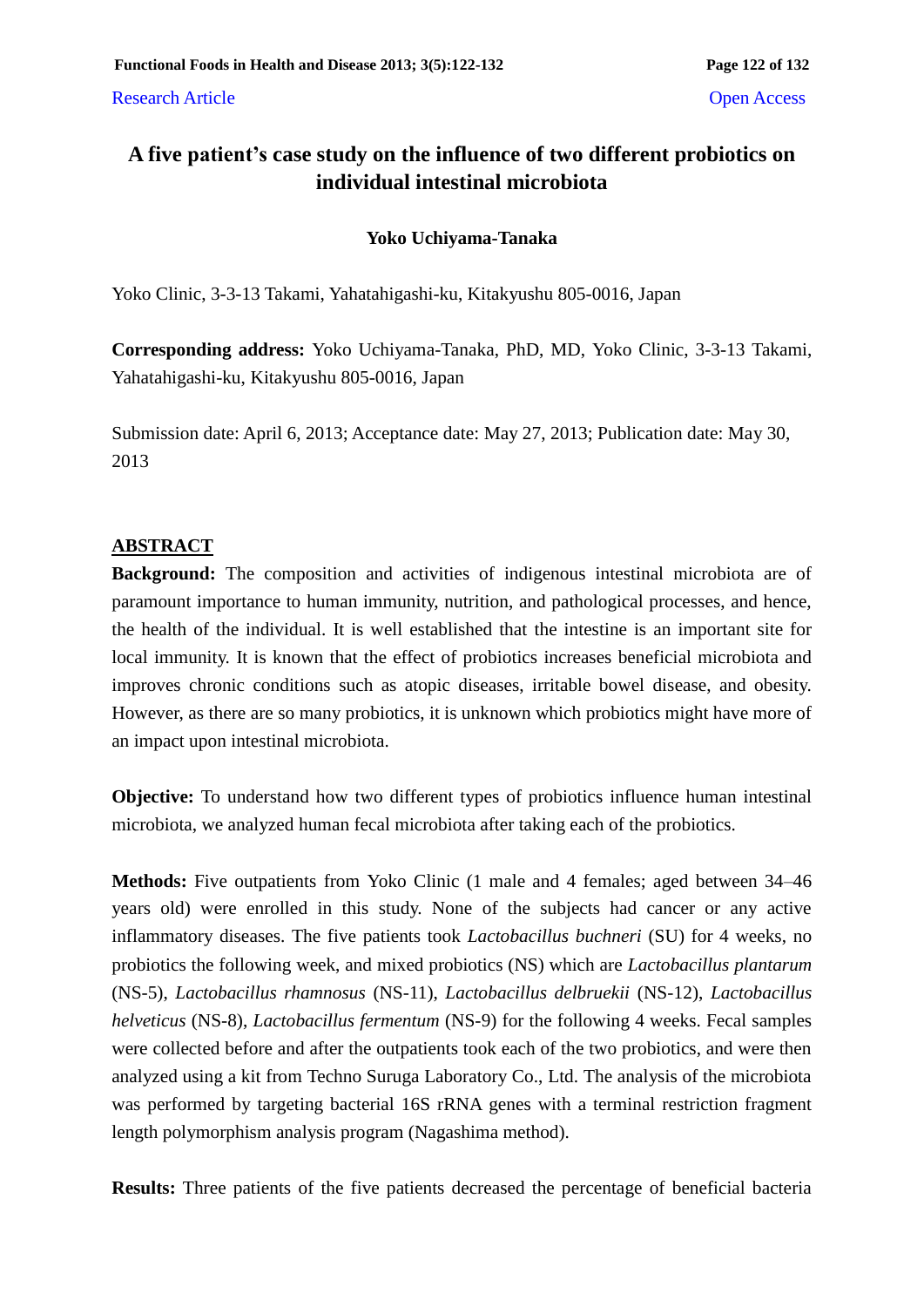#### **Functional Foods in Health and Disease 2013; 3(5):122-132 Page 123 of 132**

(*Lactobacillales*, *Bifidobacteria*) after taking SU (13.7  $\pm$  7.1% to 4.0  $\pm$  3.5%), whereas the remaining two patients showed an increased percentage of beneficial bacteria (16.8  $\pm$  3.4% to  $30.4 \pm 4.6$ %). After taking NS, the three patients who decreased the percentage of beneficial bacteria after taking SU increased their beneficial bacteria  $(4.0 \pm 3.5\%$  to  $8.0 \pm 2.1\%$ ), whereas the two patients who increased beneficial bacteria after taking SU showed a decreased percentage of beneficial bacteria (30.4  $\pm$  4.6% to 16.4  $\pm$  7.4%).

**Conclusion:** This study demonstrated that the two probiotics had different influences. Probiotics should be selected not only for their quality but also for compatibility with each intestinal bacterial flora.

**Key words:** probiotics, intestine, microbiota

#### **BACKGROUND:**

The bacterial count in the intestinal tract is more than  $10^{12}$  cells per gram of dry content [1-3], comprising approximately 40–500 species [4]. The composition and activities of indigenous intestinal microbiota are of paramount importance in human immunity, nutrition, pathological processes, and hence, the overall health of an individual [5]. The effect of probiotics increases the count of beneficial microbiota in the intestinal tract and improves chronic conditions, such as atopic diseases, irritable bowel disease, and obesity [6,7]. However, because there are several probiotic species, it is remains unknown which probiotics may have more of an impact upon intestinal microbiota. To understand the influence of two different types of probiotics on human intestinal microbiota, we analyzed human fecal microbiota after supplementation of probiotics.

#### **INTRODUCTION:**

A poor diet and dysregulated digestion can inhibit nutrient bioavailability and absorption, undermine homeostasis, and can create conditions favorable for the onset of disease and metabolic disorders [6,7]. The benefits of balanced intestinal microbiota include maintaining a strong digestive system, enhancing the bioavailability of nutrients to the cells, supporting immune function and cellular viability, and removing metabolic byproducts and environmental toxins.

Each individual has different intestinal microbiota which is depending on the exposure of the fetus to various microbes in the microbes in the birth canal, whether an infant is breast fed, daily diet, environmental and psychological stressors and the indiscriminating use of antibiotics. It has been reported that ethnicity can be a factor influencing different flora [4], and intestinal microbiota of the Japanese includes marine bacteria because of their diet [8]. In a previous experiment, we measured the human intestinal microbiota among different individuals and observed that each person contained different proportions of bacteria [9].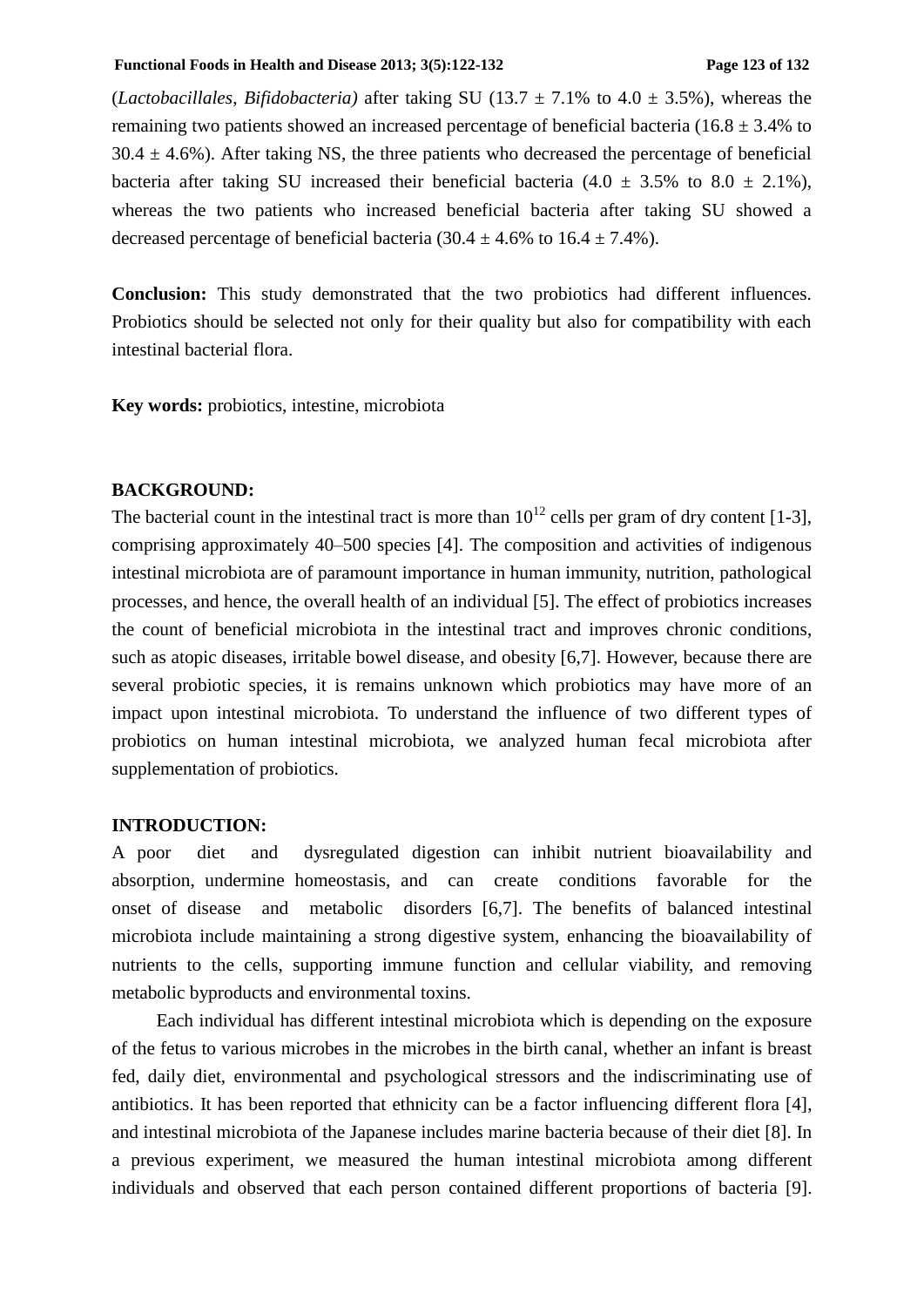Based on these findings, the compatibility of probiotics with an individual's intestinal microbiota content should be considered.

## **MATERIALS AND METHODS:**

**Population.** All procedures in this study were performed in accordance with the guidelines of the 2000 Declaration of Helsinki for human experimentation, and all subjects provided signed informed consent. Five outpatients (1 male and 4 females; age, 34–46 years) from Yoko Clinic (Kitakyushu, Japan) were enrolled in this study. The patient characteristics are shown in Table 1. None of the subjects had cancer or active inflammatory diseases.

| Table 1 Clinical characteristics of the study subjects |     |        |                    |  |
|--------------------------------------------------------|-----|--------|--------------------|--|
| Patient                                                | Age | Gender | Underlying disease |  |
| No.1                                                   | 47  | Male   | Pollen allergy     |  |
| No. 2                                                  | 41  | Female | Asthma             |  |
| No. 3                                                  | 56  | Female | Atopic disease     |  |
| No. 4                                                  | 41  | Female | Constipation       |  |
| No. 5                                                  | 34  | Female | Chronic eruption   |  |
|                                                        |     |        |                    |  |

Table 1 Clinical characteristics of the study subjects

**Materials.** In this study, we used two different kinds of probiotics: (1) The first probiotics (Origin Biochemical Inc.) is obtained from cultured rice used in Funa-zushi, which contains *Lactopbacillus buchneri* (SU), and is consumed as a traditional health food in Japan to prevent the occurrence of colds and indigestion [10]. (2) The second (Laca Co.) probiotics is a mixture of probiotics (NS) such as *Lactobacillus plantarum* (NS-5), *Lactobacillus rhamnosus* (NS-11), *Lactobacillus delbrueckii* (NS-12), *Lactobacillus helveticus* (NS-8), and *Lactobacillus fermentum* (NS-9) which are cultured from a grass in Mongolia.

**Study Design.** All five patients took SU for 4 weeks, no probiotics the following week, and NS for the next 4 weeks. Fecal samples were collected before and after supplementation of each of the two probiotics, and subsequently analyzed using an assay kit from Techno Suruga Laboratory Co., Ltd. No conditions were placed on the patients during this study in terms of dietary intake.

**Analysis of Fecal Microbiota.** Fecal samples were collected three times (before probiotic supplementation, 4 weeks after SU administration, and 4 weeks after NS administration). Fecal microbiota was analyzed by targeting bacterial 16S rRNA genes using a terminal restriction fragment length polymorphism (T-RFLP) analysis as previously described by Nagashima et al. (11-13). The primers 516F (5′-TGCCAGCAGCCGCGGTA-3′) and 1510R (5′-GGTTACCTTGTTACGACTT-3′) were used to amplify the 16S rRNA genes. The 5′ ends of the 516F forward primer were labeled using 6′-carboxyfluorescein (6-FAM), which was synthesized by Applied Biosystems Japan (Tokyo, Japan). The purified PCR products  $(2 \mu L)$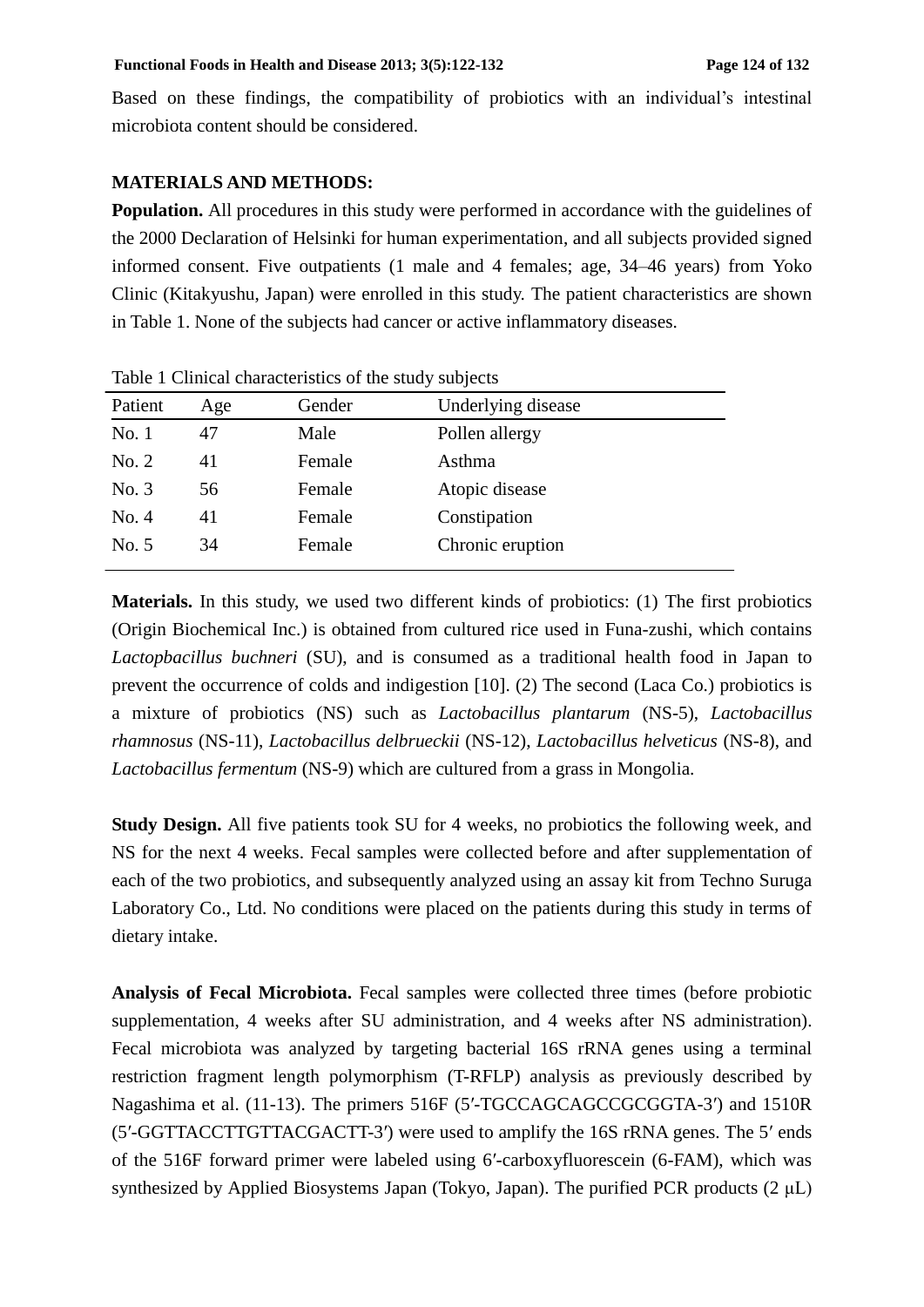were digested with 10 U of *Bsl*I (New England BioLabs, Inc., Ipswich, USA) at 55°C for 3 h. The length of the terminal restriction fragments was determined using an ABI PRISM 3130xl genetic analyzer (Applied Biosystems, Tokyo, Japan).

#### **RESULTS:**

The percentage of beneficial bacteria decreased in three of the five patients (*Lactobacillales*, *Bifidobacteria*) after SU administration (13.7  $\pm$  7.1% vs. 4.0  $\pm$  3.5%), but increased in the remaining two patients (16.8  $\pm$  3.4% vs. 30.4  $\pm$  4.6%). After NS administration, the percentage of beneficial bacteria increased in the three patients who experienced a decrease in the percentage of beneficial bacteria after SU administration  $(4.0 \pm 3.5\% \text{ vs. } 8.0 \pm 2.1\%),$ but decreased in the two patients who experienced an increase in beneficial bacteria after SU administration  $(30.4 \pm 4.6\% \text{ vs. } 16.4 \pm 7.4\%)$  (Figure 1).

**Figure 1.** Beneficial fecal bacteria (*Lactobacillales* and *Bifidobacteria*) change among prestudy and after taking *Lactobacillus buchneri* (SU), and mixed probiotics (NS).





Note: No. 1-5 represents individual patient subjects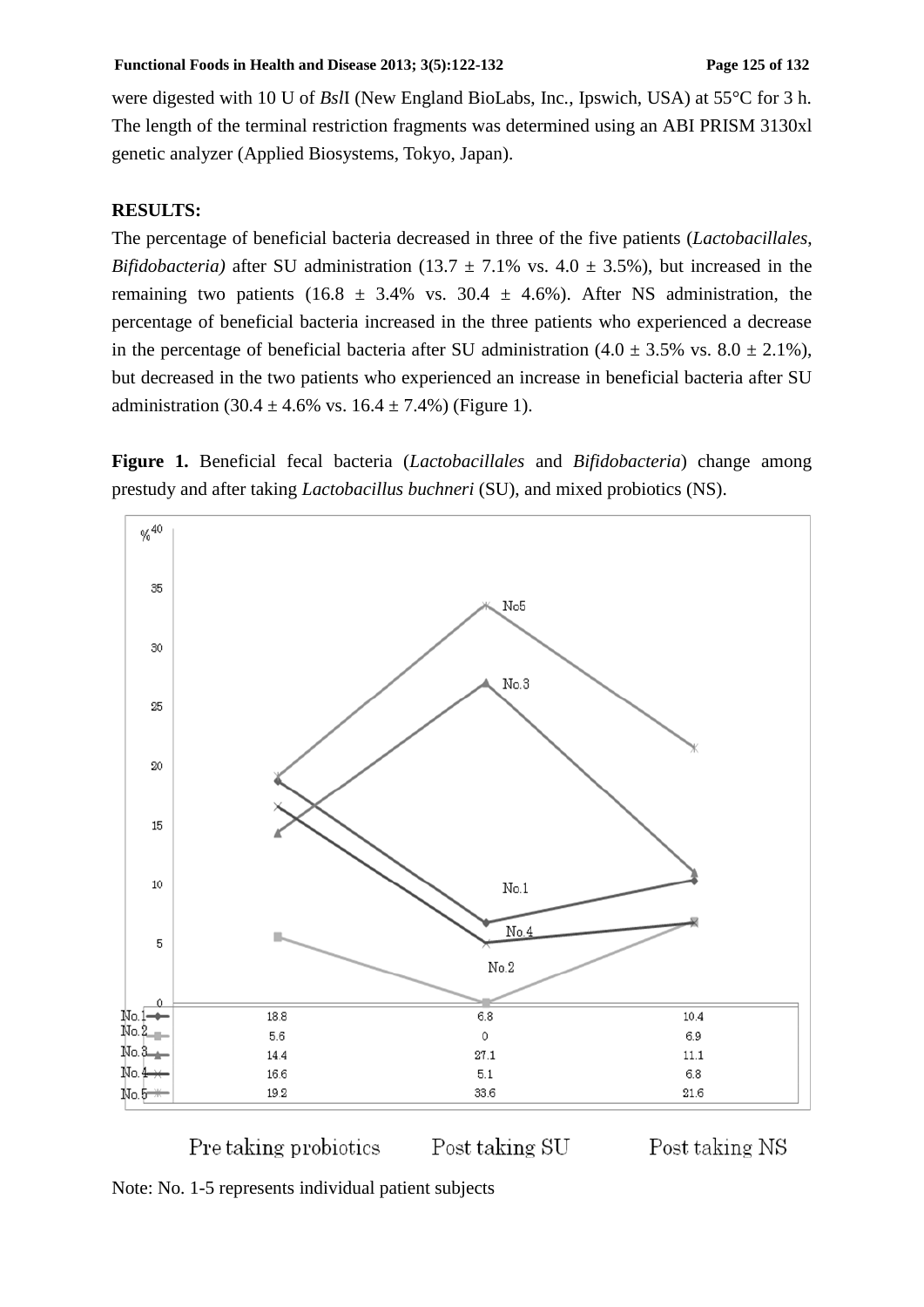According to Collins et al. [14], *Clostridium* clusters and subclusters cannot divide the unknown that is beneficial or harmful in the intestine. For example, *Faecalibacterium prausnitzii* is an important butyrate-producing bacterium in *Clostridium* cluster IV. In contrast, *Clostridium perfringens* is a well-known harmful bacterium in *Clostridium* cluster I*. Lactobacillales* and *Bifidobacteria* are considered beneficial fecal bacteria. In this study, the beneficial bacterial count decreased in some patients. *Clostridium* showed no tendency after taking SU and NS either (data not shown).

#### **DISCUSSION:**

A healthy gastrointestinal tract in individuals may not be properly established from birth because of some factors such as the environment inside the mother's uterus and the through birth canal, a diet of breast milk and/or powdered milk, daily diet, as well as exposure to environmental toxins and stressors. Imbalances in intestinal microbiota may induce allergic diseases, metabolic syndrome, diabetes, obesity, immune disorders, and inflammatory bowel disease; however, supplementation of resident microbiota with probiotics may decrease the incidences of these diseases. For example, a recurrent *Clostridium difficile* infection can be treated by duodenal infusion of donor feces which means changing the recipient's constituent microbiota content by decreasing the proportion of the *Clostridium* cluster IV and XIVa [15]. Probiotic supplementation is used worldwide to treat allergic diseases, skin disorders, and constipation.

The most important factors for improving the intestinal microbiota are proper well-balanced diet and minimal exposure to environmental and psychological stressors, although probiotic supplementation can also be beneficial. One report showed that the effect of a strict vegetarian diet on the intestinal microbiota was extremely different compared with that of non-vegetarian diet [16]. Probiotic supplementation may highlight the importance of intestinal care in everyday life. However, according to this study, the intestinal microbiota of some patients possibly deteriorated because one probiotic was incompatible. Thus, consumption of incompatible probiotics may be harmful. As previously mentioned, because the intestinal microbiota is different in each person, compatibility of all probiotics should be considered.

There were a few limitations to this study. First, the present study included a small study population, and second, the actual bacterial count was not determined by the method used. T-RFLP was only useful for estimating the bacterial count. Therefore, a more quantitative method for bacterial analysis in addition to the analysis of cost versus performance is required.

In conclusion, this study demonstrated that the two types of probiotics had different effects; therefore, probiotics should be selected not only for their quality but also for compatibility with the host's intestinal microbiota.

**Acknowledgements:** This research was funded by Origin Biochemical Laboratory Inc. and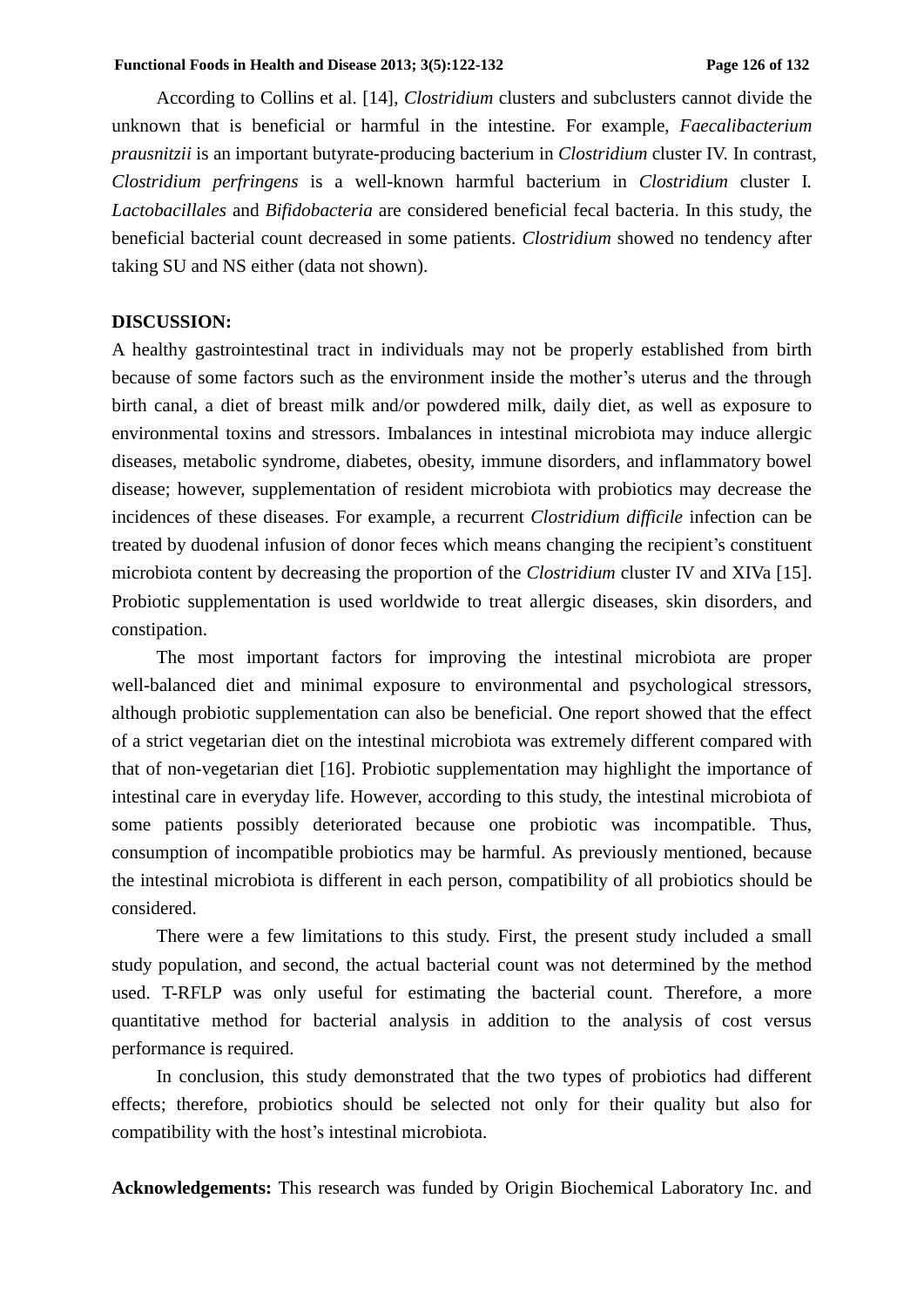Laca Co.

#### **REFERENCES:**

- 1. Hayashi H, Sakamoto M, Benno Y. Phylogenetic analysis of human gut microbiota using 16S rDNA clone libraries and strictly anaerobic culture-based methods. Microbiol Immunol 2002, 46: 535-548.
- 2. Langendijk PS, Schut F, Jansen GJ, Raangs GC, Kamphuius GR, Wilkison MH, Welling GW. Quantitative fluorescence *in situ* hybridization of *Bifidobacterium* spp. With genus-specific 16S rRNA-targeted probes and its application in fecal samples. Appl Environ Microbiol 1995, 61: 3069-3075.
- 3. Suau A, Bonnet R, Sutren M, Godon JJ, Gibson G.R, Collins MD, Dore J. Direct analysis of genes encoding 16S rRNA from complex communities reveals many novel molecular species within the human gut. Appl Environ Microbiol 1999, 65: 4799-4807.
- 4. Moor WE, Holdeman LV. Human fecal flora: the normal flora of 20 Japanese-Hawaiians. Appl Environ Microbiol. 1974, 27: 961-979.
- 5. Cerf-Bensussan N, Guy-Grand D, Griscelli C. Intraepithelial lymphocytes of human gut: isolation, characterization and study of natural killer activity. Gut. 1985, 26: 81-88.
- 6. Rook GA, Brunet LR. Microbes, immunoregulation, and the gut. Gut. 2005, 54(3): 317-320
- 7. Marik PE. Colonic flora, probiotics, obesity and diabetes. Front Endocrinol. 2012, 3; 87
- 8. Hehemann J-H, Correc G, Barbeyron T, Helbert W, Czjzek M, Michel G. Transfer of carbohydrate-active enzymes from marine bacteria to Japanese gut microbiota. Nature 2010, 464: 908-914
- 9. Uchiyama-Tanaka Y. Colon irrigation and lymphocyte movement to peripheral blood. Biochemical Research. 2009,30:311-314.
- 10. Oshima N, Fujii T. Effect of administered lactobacillus isolated from FunaZushi on fecal micro flora of rats. J Food MIcrobiol 1994, 11(2): 129-132
- 11. Ando A, Sakata S, Koizumi Y, Mitsuyama K, Fujiyama Y, Benno Y. Terminal restriction fragment length polymorphism analysis of the diversity of fecal microbiota in patients with ulcerative colitis. Inflamm Bowel Dis. 2007, 13: 955-962.
- 12. Nagashima K, Hisada T, Sato M, Mochizuki J. Application of new primer-enzyme combinations to terminal restriction fragment length polymorphism profiling of bacterial populations in human feces. Appl Environ Microbiol 2002, 69: 1251-1262.
- 13. Nagashima K, Mochizuki J, Hisada T, Suzuki S, Shimomura K. Phylogenetic analysis of 16S ribosomal RNA gene sequences from human fecal microbiota and improved utility of terminal restriction fragment length polymorphism profiling. Bioscience Microflora. 2006, 25: 99-107.